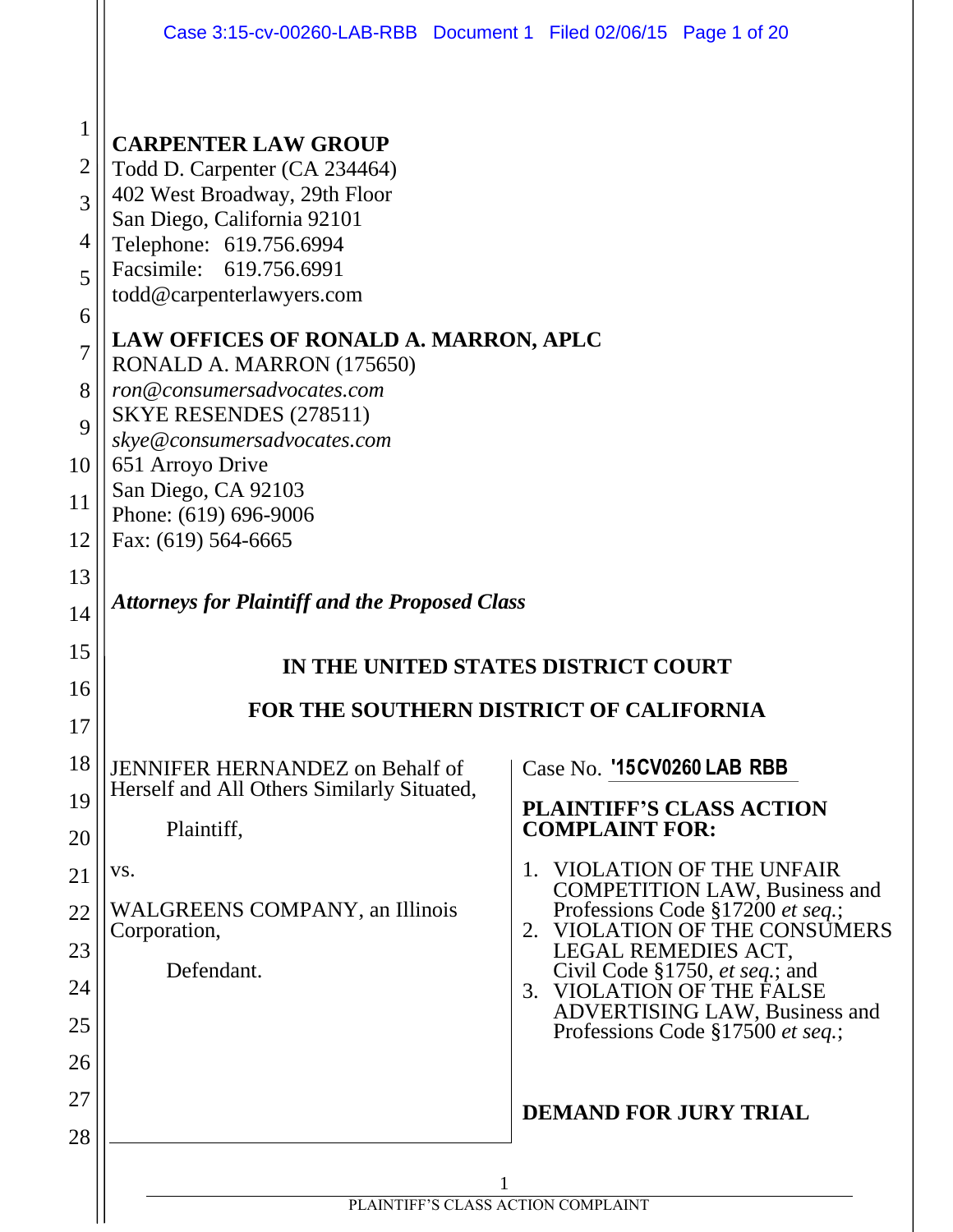Plaintiff JENNIFER HERNANDEZ brings this action on behalf of herself and all others similarly situated against Defendant WALGREENS COMPANY ("Walgreens") and states:

## **NATURE OF ACTION**

1. Defendant distributes, markets and sells "Finest Nutrition Double Strength Ginkgo Biloba 120 mg" ("Ginkgo Biloba"), a Ginkgo biloba-based supplement that purportedly provides a variety of health benefits centered around improving mild memory problems, supporting mental alertness, and supporting healthy brain function. Defendant represents that the primary active ingredient in its Ginkgo Biloba product is Ginkgo biloba extract. Through an extensive and uniform nationwide advertising campaign, Defendant represents that Ginkgo Biloba provides "brain and circulatory health" and that it "supports memory and mental focus."

2. Walgreens' advertising is false and misleading because **the Finest Nutrition supplements do not contain any Gingko Biloba and are actually adulterated with potentially harmful, undisclosed ingredients**.

3. On February 2, 2015, the Attorney General of the State of New York sent Walgreens' President and CEO a cease and desist letter demanding that Walgreens stop selling adulterated and mislabeled herbal supplements. Walgreens was notified that "5 of the 6 types of dietary supplements tested were either unrecognizable or a substance other than what they claimed to be, and therefore fairly constitute contaminated or substituted products."

4. The New York Attorney General concluded that the Finest Nutrition Gingko Biloba tested "negative" because "The only DNA identified was 'oryza,' commonly known as rice. No gingko biloba DNA was identified."

5. The New York Attorney General's findings confirmed what consumer advocacy groups have been saying for years about herbal supplements such as Finest Nutrition— major retailers like Walgreens are "not providing the public with authentic products without substitution, contamination, or fillers."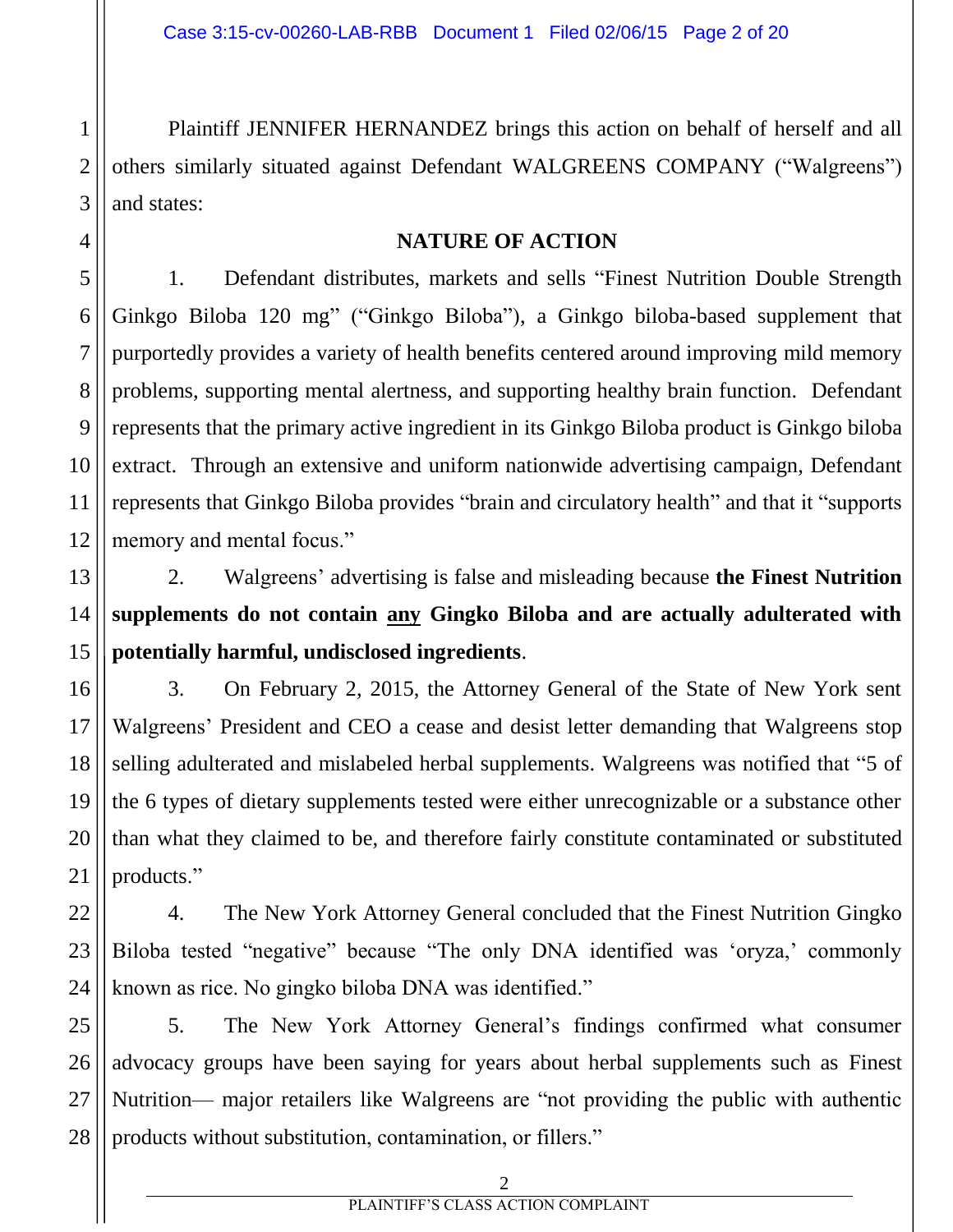- 6. Even if the Finest Nutrition supplement did actually contain gingko biloba (it does not), the Product would still be falsely and deceptively labeled.
	-

1

2

3

4

5

6

7

8

9

10

11

7. All available, reliable, scientific evidence demonstrates that the Ginkgo Biloba product has no efficacy at all, is ineffective in the improvement of cognitive health, and provides no benefits related to increasing the memory and healthy functioning of consumers' brains. Numerous scientifically valid studies, performed by independent researchers and published in reputable medical journals, have been conducted on Ginkgo biloba, and they have universally demonstrated that the supplement has absolutely no scientific value in the improvement of brain function, treatment of memory problems or cognitive health.

12 13 14 15 16 8. Defendant represents that the active ingredient in the Ginkgo Biloba product provides relief for many of these symptoms. The product labeling states that "Ginkgo Biloba Extract naturally supports: mental alertness and memory as well as peripheral circulation." *See* product label, attached as Exhibit "A" (italics added). The product label further warrants that Ginkgo Biloba is specifically for "brain...health" and "memory and mental focus." *Id.*

17 18 19 20 21 22 23 24 25 26 27 28 9. Defendant conveys its uniform, deceptive message to consumers through a variety of media, including its website and online promotional materials, and, most importantly, at the point of purchase, on the front of the Product's packaging/labeling where it cannot be missed by consumers. The front of the Ginkgo Biloba product label states in all capital letters, in a bold white print, "BRAIN & CIRCULATORY HEALTH," in front of a square, maroon background. Further, the label states in all capital letters, similar to the title, "SUPPORTS MEMORY & MENTAL FOCUS." The label also implies from the words "Finest Nutrition" that the supplements are nutritious and good for one's health. Elsewhere on the label, completely bolded and placed next to the Supplement Facts, the Product warrants, "Ginkgo Biloba Extract naturally supports: mental alertness and memory as well as peripheral circulation." The only reason a consumer would purchase the Ginkgo Biloba product is to obtain the advertised cognitive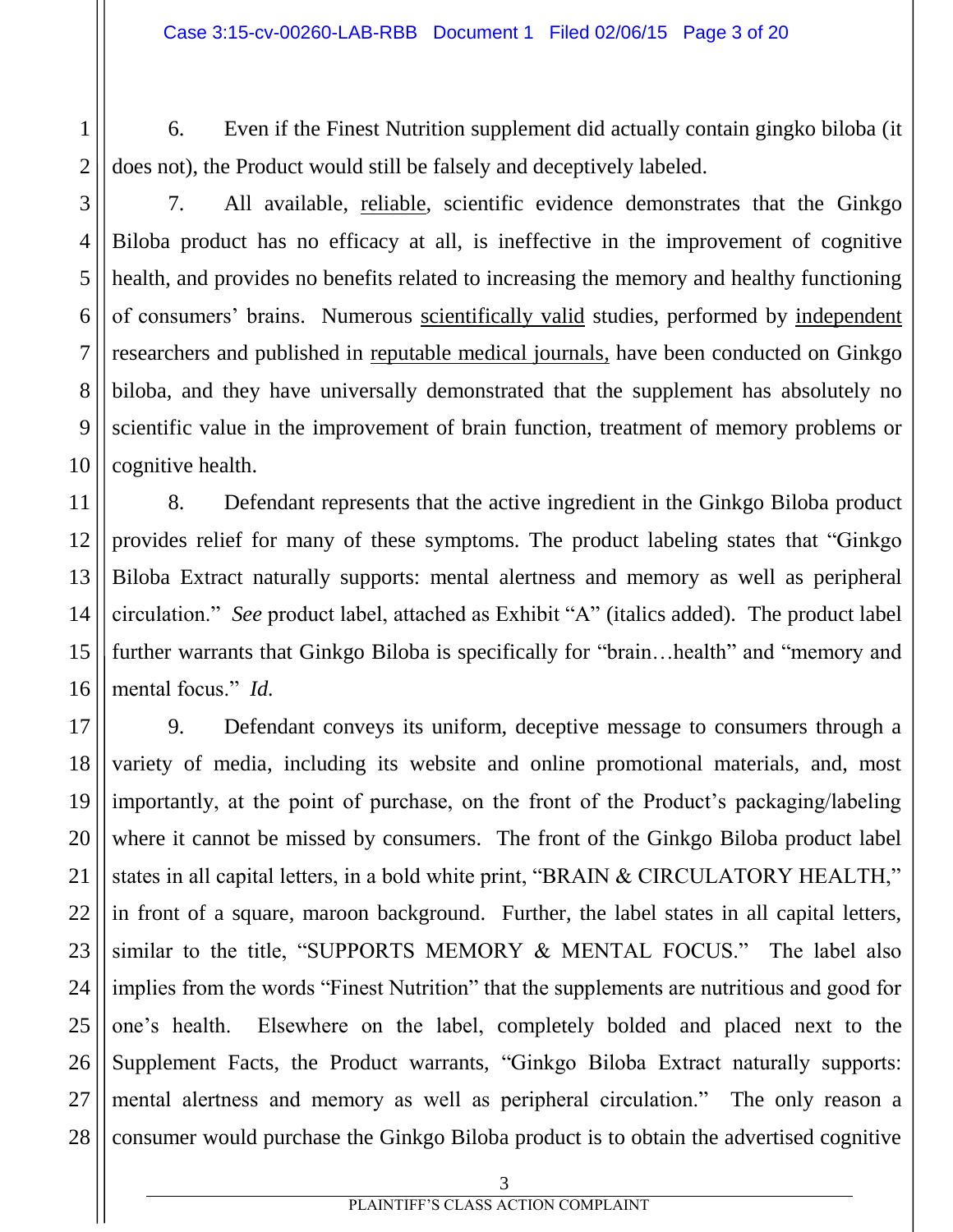1 health benefits and brain and circulatory support, which the Ginkgo Biloba product does not provide.

10. As a result of Defendant's deceptive advertising and false claims regarding the efficacy of its Ginkgo Biloba product, Plaintiff and the proposed class have purchased a product which does not perform as represented and they have been harmed in the amount they paid for the product, which, in the case of Plaintiff Jennifer Hernandez, is approximately \$9.00 per 100 count 120 mg tablet bottle.

11. Plaintiff brings this action on behalf of herself and other similarly situated consumers who have purchased Defendant's Ginkgo Biloba products to halt the dissemination of this false, misleading and deceptive advertising message, correct the false and misleading perception it has created in the minds of consumers, and obtain redress for those who have purchased this Product. Based on violations of state unfair competition laws and Defendant's breach of express warranty, Plaintiff seeks injunctive and monetary relief for consumers who purchased the Ginkgo Biloba products.

## **JURISDICTION AND VENUE**

12. This Court has original jurisdiction pursuant to 28 U.S.C. §1332(d)(2). The matter in controversy, exclusive of interest and costs, exceeds the sum or value of \$5,000,000 and is a class action in which there are in excess of 100 class members and many members of the Class are citizens of a state different from Defendant.

13. This Court has personal jurisdiction over Defendant because Defendant is authorized to conduct and does conduct business in California. Defendant has marketed, promoted, distributed, and sold the Ginkgo Biloba products in California, and Defendant has sufficient minimum contacts with this State and/or sufficiently avails itself of the markets in this State through its promotion, sales, distribution and marketing within this State to render the exercise of jurisdiction by this Court permissible.

14. Venue is proper in this Court pursuant to 28 U.S.C. §§1391(a) and (b) because a substantial part of the events or omissions giving rise to Plaintiff's claims occurred while she resided in this judicial district. Venue is also proper under 18 U.S.C.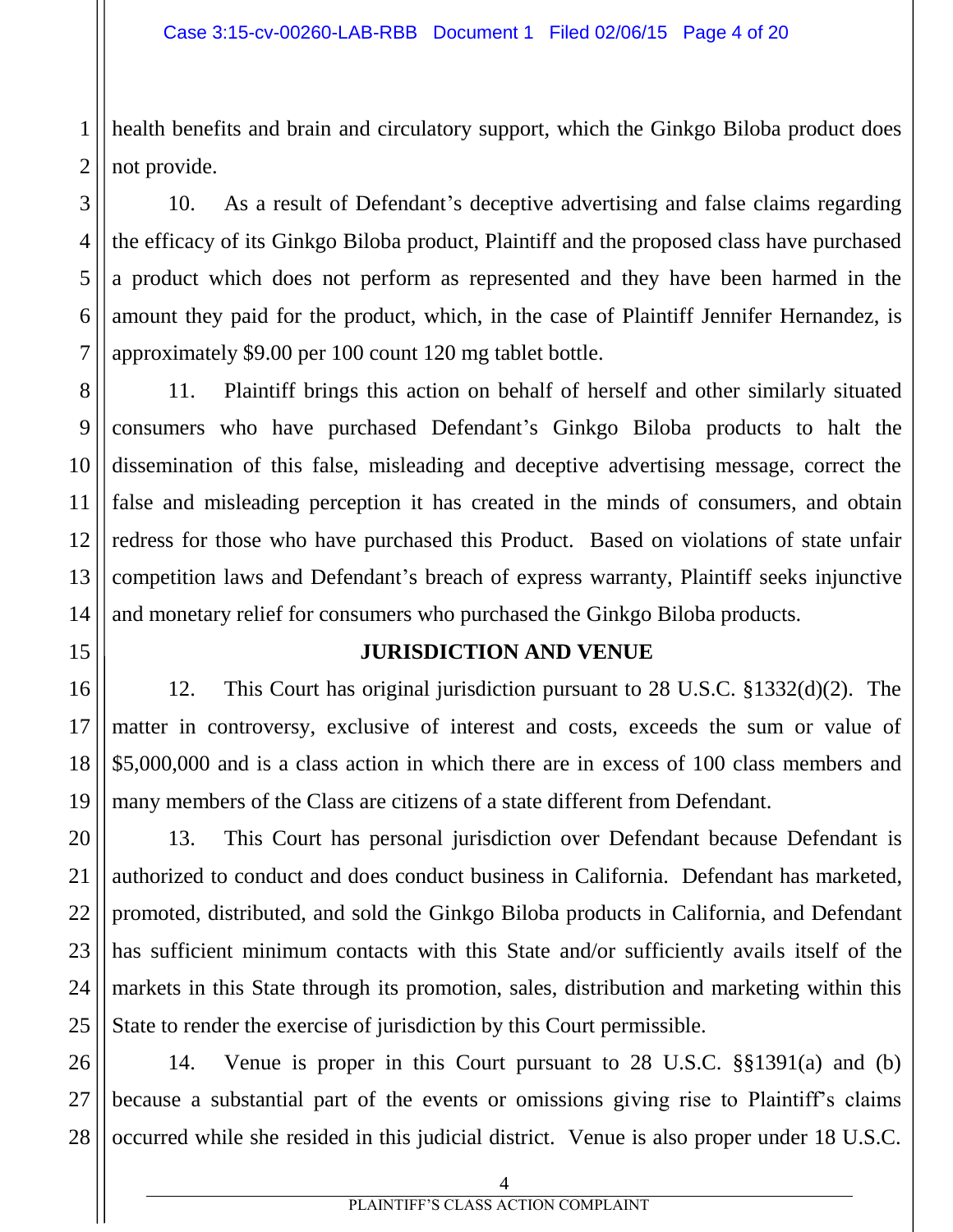§1965(a) because Defendant transacts substantial business in this District.

#### **PARTIES**

15. Plaintiff Jennifer Hernandez resides in San Diego County, California. Plaintiff was exposed to and saw Defendant's representations regarding the cognitive health, brain and circulatory health, and memory and mental focus support of Ginkgo Biloba by reading the Ginkgo Biloba product label in a Walgreens store near her home in San Diego. In reliance on the claims listed on the product label described herein and above, that Ginkgo Biloba, "supports memory and mental focus," and is for "brain and circulatory health," Plaintiff purchased the product. Plaintiff estimates that she most recently purchased the Ginkgo Biloba product at a Walgreens pharmacy at on or around. She paid approximately \$9.00 for the product.

16. Defendant Walgreens Company, ("Walgreens") is a Corporation organized and existing under the laws of the state of Illinois. Walgreens' headquarters and principle place of business is at 200 Wilmot Road, Deerfield, Illinois 60015.

17. Defendant Walgreens manufacturers, advertises, markets and distributes the Ginkgo Biloba product to thousands of customers across the country.

## **FACTUAL ALLEGATIONS**

# *Ginkgo Biloba*

18. For years, Defendant has distributed, marketed and sold the Ginkgo Biloba product on a nation-wide basis. The Ginkgo Biloba product is sold exclusively through Walgreens. The Ginkgo Biloba product is available in a 100-count, 120 mg bottle ("Double Strength") and a 240-count, 60-mg tablet bottle. Plaintiff Jennifer Hernandez purchased during the class period. The Ginkgo Biloba product prominently advertises its only ingredient as: "Ginkgo Biloba Extract (*Ginkgo biloba*) (leaf) (Standardized to contain 24% Ginkgo Flavone Glycosides, 28 mg)."

19. Defendant has consistently advertised that its Ginkgo Biloba product "supports memory and mental focus," that it is used for "brain and circulatory health," and that it "naturally supports: mental alertness and memory as well as peripheral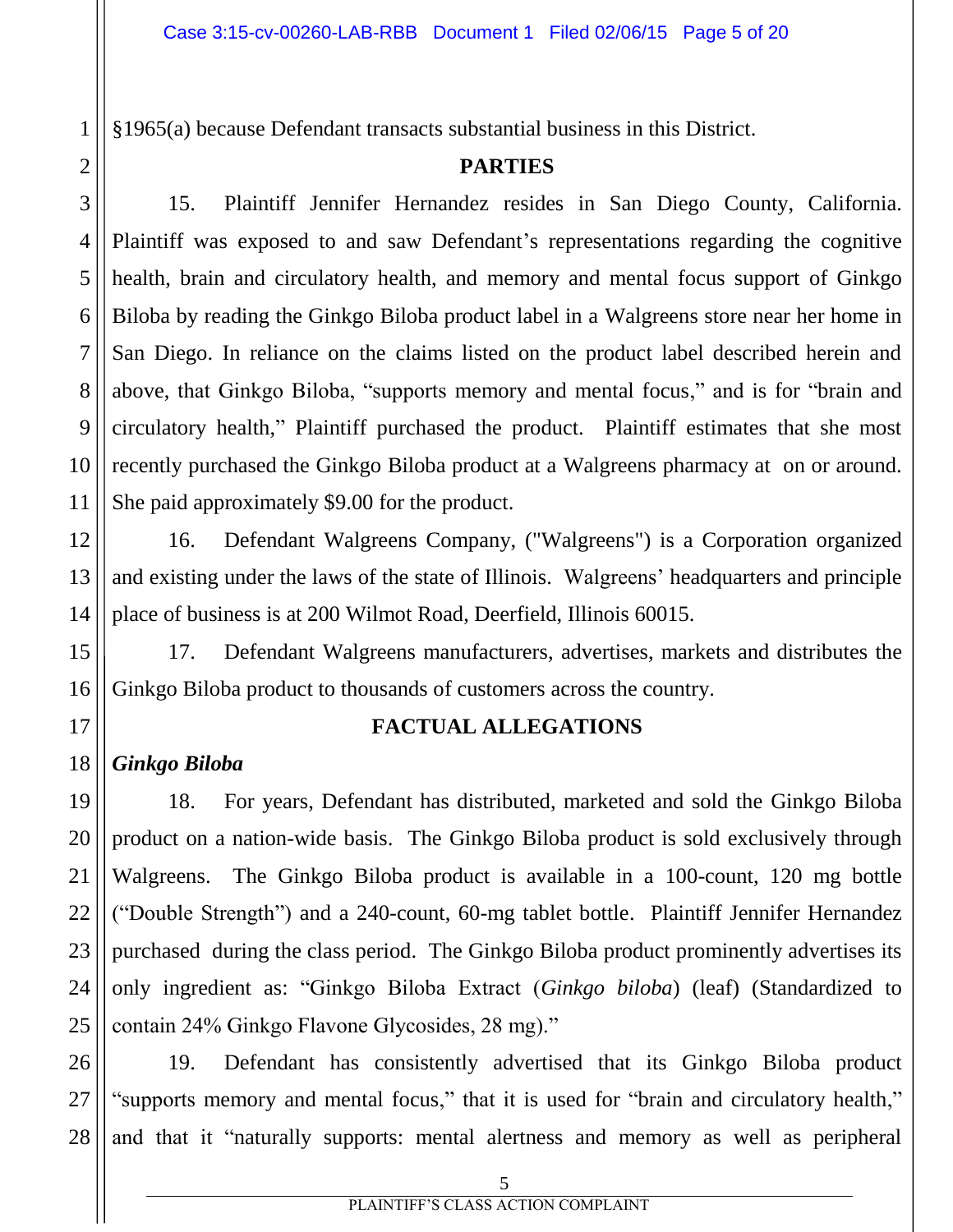#### Case 3:15-cv-00260-LAB-RBB Document 1 Filed 02/06/15 Page 6 of 20

 circulation."



20. As more fully set forth herein, the scientific evidence regarding the use of Ginkgo biloba does not provide **any** of the cognitive health benefits represented by Defendant and Defendant's product does not even contain Gingko Biloba.

21. Since launching the Ginkgo Biloba product, Defendant has consistently conveyed the message to consumers throughout the United States, including California, that the Ginkgo Biloba product provides superior cognitive health benefits, and/or memory benefits, and/or brain health and circulatory support. It does not. Defendant's superior cognitive health claims are false, misleading and deceptive.

22. Even though numerous clinical studies have found that Ginkgo biloba is ineffective, Defendant continues to state on the Product's packaging and labeling that Ginkgo biloba helps to, inter alia: support brain health, support memory and mental focus, and support peripheral circulation.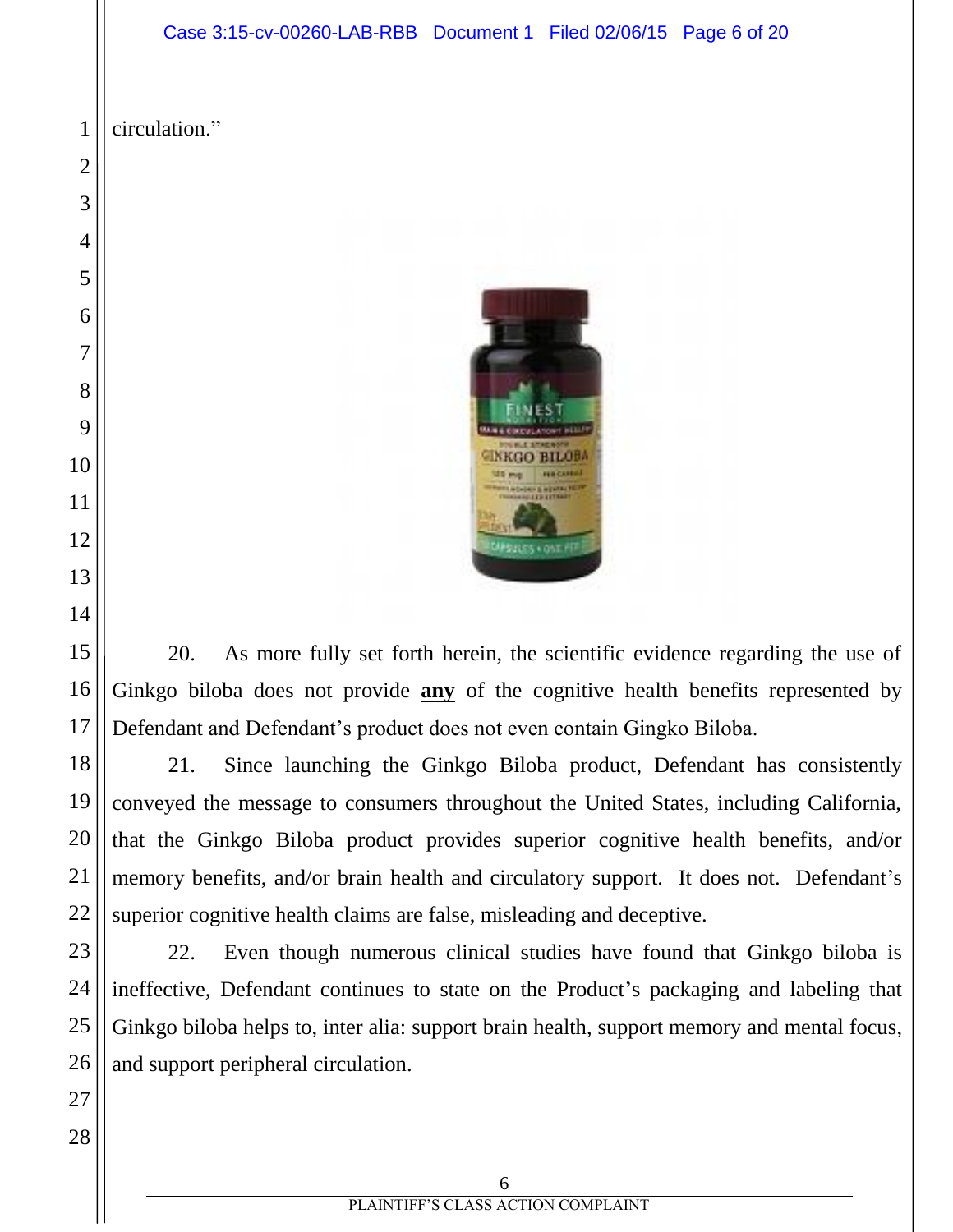1

2

3

4

5

6

7

8

9

10

11

12

13

23. Plaintiff and Class members have been and will continue to be deceived or misled by Defendant's deceptive cognitive health benefit and brain functioning support claims. Each plaintiff purchased and consumed the Ginkgo Biloba product during the Class period and in doing so, read and considered the cognitive health benefits and brain functioning support representations on the Ginkgo Biloba product label and based their decisions to purchase the Ginkgo Biloba product on the cognitive health benefits and brain functioning support claims. Jennifer Hernandez based her purchase decision in large part on the representations that it would support healthy brain function and support her memory and mental focus. Defendant's cognitive health benefit claims were a material factor, and in fact, the only factor in influencing Plaintiff's decisions to purchase and use Ginkgo Biloba. Plaintiff would not have purchased the Ginkgo Biloba product had she known that the Product does not provide the represented cognitive health benefit claims.

14 15 16 17 18 19 24. Independent scientific studies confirm that the representations made on the Ginkgo Biloba product label, relied upon by Plaintiff in making her purchase, are false and misleading. Despite knowledge of these studies, Defendant continued to make the described representations, misleading Plaintiff and members of the class into believing the Ginkgo Biloba product had actual efficacy and would provide the benefits described in its advertising.

20 21 22 23 24 25 26 27 28 25. Defendant knew or should have known that the Ginkgo biloba extract that it purports to be present in the Ginkgo Biloba product has no actual medicinal value and does not provide any of the warranted benefits as represented by Defendant's Ginkgo Biloba product labels. In fact, there is no scientifically valid, clinical study, published in a reputable peer-reviewed journal demonstrating that any Ginkgo biloba product can "support memory and mental focus" as claimed by the Ginkgo Biloba product label. To the contrary, as numerous such studies have confirmed that Ginkgo biloba does not actually prevent against cognitive decline or assist with cognitive functioning in relatively healthy adults.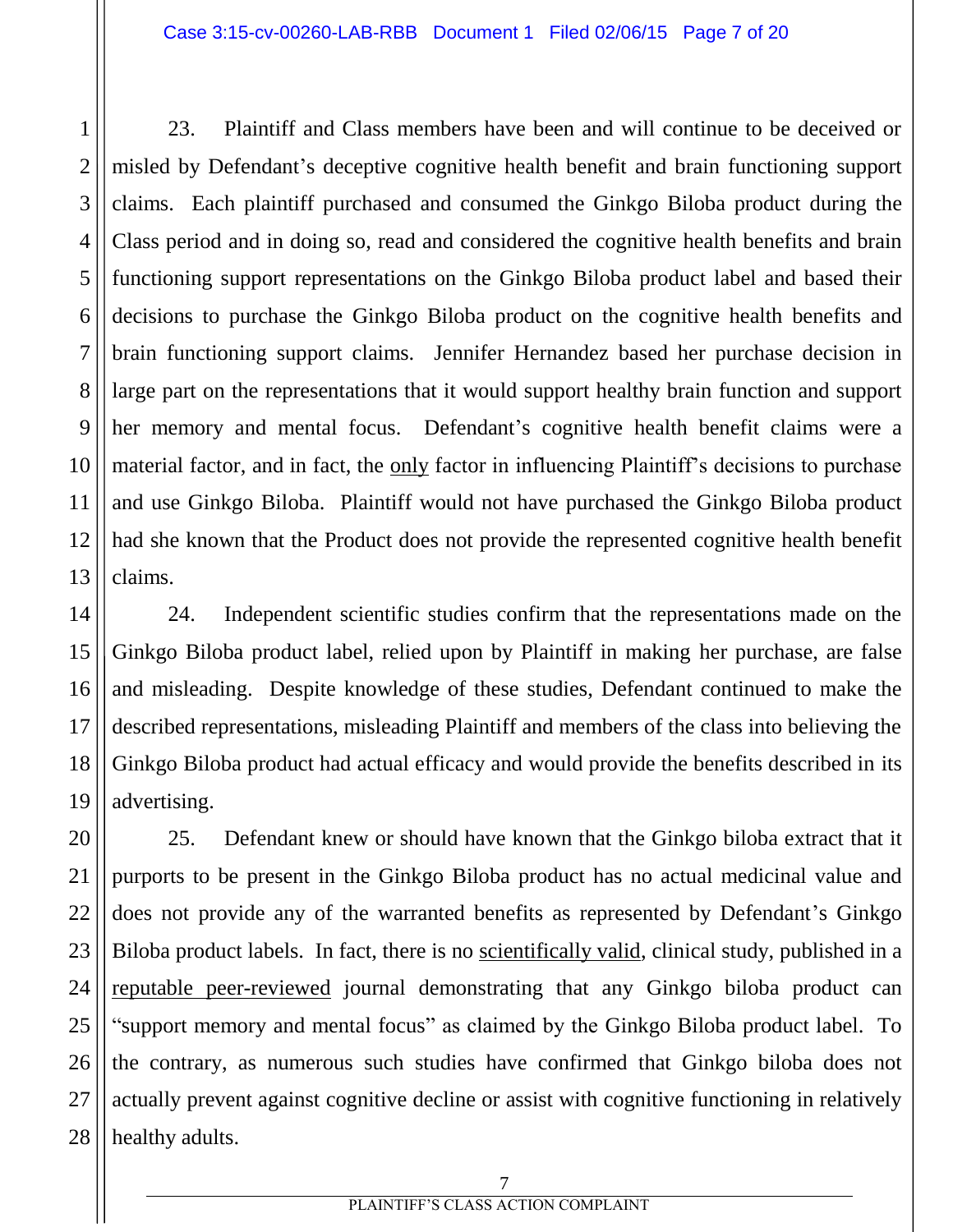26. For example, in 2009 The Journal of the American Medical Association ("JAMA") published the largest study to date entitled *Ginkgo biloba for preventing cognitive decline in older adults: a randomized trial*, 302(24) JAMA 2663-2670 (December 23, 2009). The study included 3069 participants aged 72-96 years, and researchers conducted the study over a span of eight years. Researchers found that 240 mg of Ginkgo biloba extract did not result in less cognitive decline in older adults with normal cognition or with mild cognitive impairment than in the placebo control group.

8 9 10 12 13 14 15 16 17 18 27. In 2002, JAMA published the Solomon et al. article *Ginkgo for memory enhancement: a randomized controlled trial* (288)(7) JAMA 835-840 (Aug. 21, 2002), in which 203 participants, over the age of 60 and in generally good health, were evaluated for six week periods, with half receiving 120 mg of ginkgo to compare to a control group. The authors concluded that Ginkgo biloba did not improve performance on standard neurophyscological tests that evaluated learning, memory, attention, and concentration. There was similarly no improvement on naming and verbal fluency, and the ginkgo group was no different from the control group on self-reported memory function. "These data suggest that when taken following the manufacturer's instructions, ginkgo provides no measurable benefit in memory or related cognitive function to adults with healthy cognitive function."

19 20 22 23 24 25 26 28. In 2007 a study entitled *Ginkgo biloba is not a smart drug: an updated systematic review of randomised clinical trials testing the nootropic effects of G. biloba extracts in healthy people,* (22)(5) Hum Psychopharmacology. 265-278 (July 2007) found that, in a review of clinical trials from six databases, there is no convincing evidence for a robust positive effect of Ginkgo biloba ingestion upon any aspect of cognitive function in healthy, young people (age 60 and younger). The study's authors concluded, "[We] have found no convincing evidence from randomized clinical trials for a robust positive effect of G. Biloba ingestion upon any aspect of cognitive function in healthy young people, after either acute or longer term administration." *Id.* at 2007 July; 22[5]:265-278.

28

27

21

1

2

3

4

5

6

7

11

29. In a 2012 study published in Human Psychopharmacology: Clinical and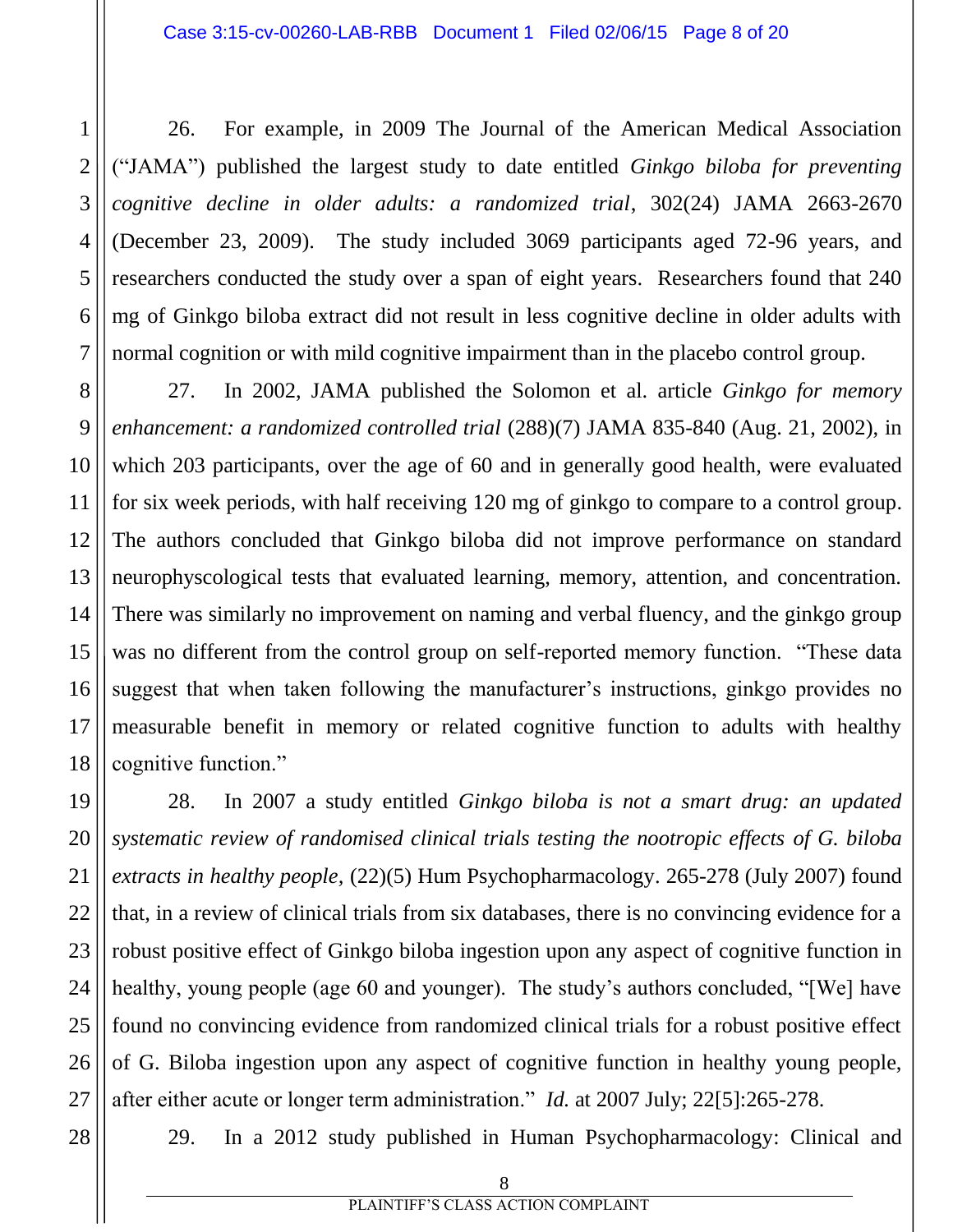2 3 4 5 6 Experimental, researchers searched databases and recent qualitative reviews for randomised controlled trials containing data on memory, executive function, and attention that evaluated over 2500 healthy individuals total. The results in *Is Ginkgo biloba a cognitive enhancer in healthy individuals? A meta-analysis* (27)(6) Human Psychopharmacology 527-533 (Nov. 2012) stated that Ginkgo biloba had no ascertainable positive effects on the above-mentioned cognitive functions in healthy individuals.

30. In addition to the lack of positive cognitive benefits, Ginkgo biloba may have negative carcinogenic effects. The National Toxicology Program ("NTP") studied the effects of Ginkgo biloba on rats and mice in small and large doses. In the *NTP Technical Report on the Toxicology and Carcinogenesis Studies of Ginkgo Biloba Extract in F344/N Rats and B6C3F1/N Mice*, NTP TR 578, Publication No. 13-5920, researchers concluded that Ginkgo biloba extract causes cancers of the thyroid gland in male and female rats and male mice and cancers of the liver in male and female mice.

14 16 31. As a result of the serious implications of the NTP study, and the lack of scientific evidence supporting safe use and positive effects of Ginkgo biloba, the Center for Science in the Public Interest addressed the director of the Food and Drug Administration ("FDA"), emphasizing that claims regarding Ginkgo biloba's supposed health benefits, including those related to memory and cognitive function, are false and should be stopped and imploring him to issue a directive that Ginkgo is no longer "Generally Recognized As Safe." *See* Exhibit "B."

32. Additionally, studies testing the effect of Ginkgo biloba consumption on dementia and cognitively impaired subjects have a scientifically valid correlation to the claims made on Defendant's product label. The Mayo Clinic defines symptoms of dementia as including following:

*Memory loss*

1

7

8

9

10

11

12

13

15

17

18

19

20

21

22

23

24

25

26

27

- *Difficulty communicating*
- *Difficulty with complex tasks*
- *Difficulty with planning and organizing*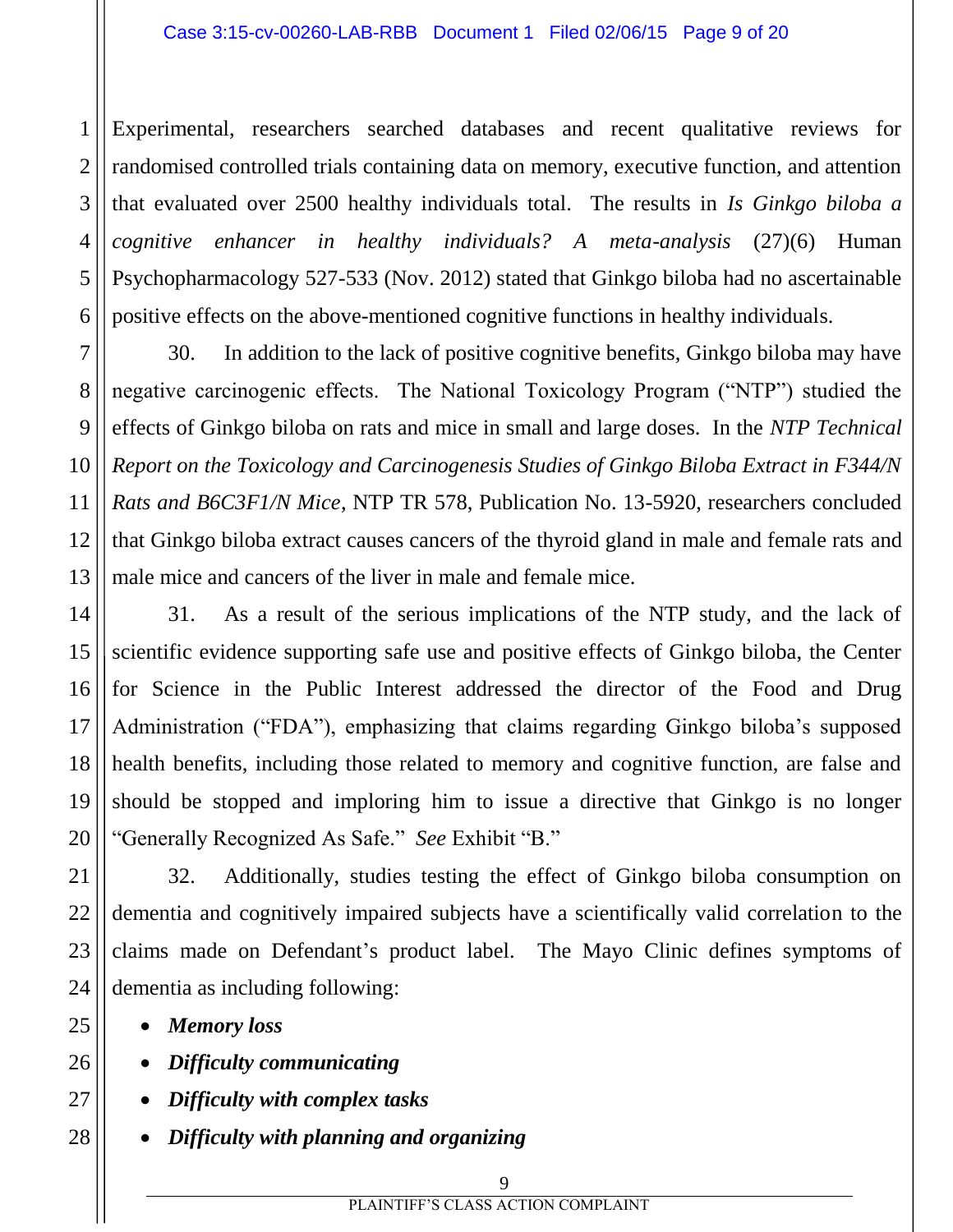## *Difficulty with coordination and motor functions*

#### *Problems with disorientation, such as getting lost*

*Inability to reason*

*See* http://www.mayoclinic.org/diseases-conditions/dementia/basics/symptoms/con-20034399 (last viewed February 6, 2015).

33. Defendant has drawn from these "symptoms" in the advertising of its product. While not directly marketing its product as a treatment for dementia or other cognitive related deficiencies or illnesses, Defendant's representations explicitly and implicitly state that consumption of its Ginkgo Biloba supplement will improve symptoms relating to such conditions, including primarily that consumption of Ginkgo Biloba will improve a consumer's memory," one of the primary symptoms of dementia. The statements "Brain Health" and "mental alertness" are exactly inapposite of an individual suffering from a cognitive condition such as dementia or memory loss. The findings of studies performed specifically on individuals suffering from dementia or other cognitive impairment bear directly on the invalidity of Defendant's misleading marketing messages, as these studies were performed on individuals experiencing the very symptoms that Defendant's product is advertised to improve.

34. For example, in the 2009 study *Ginkgo biloba for cognitive impairment and dementia*, (1) Cochrane Database Syst. Rev. (Jan. 21, 2009), researchers reviewed 36 trials, nine of which were six months long (2016 participants total). In the more recent and more reliable trials, three out of four found no benefits for cognitive decline. Researchers concluded that while Ginkgo biloba might be safe to ingest, evidence that it has predictable and clinically significant benefit for people with dementia or cognitive impairment is inconsistent and unreliable.

35. In 2013, the Support Care Cancer published *The use of Ginkgo biloba for the prevention of chemotherapy-related cognitive dysfunction in women receiving adjuvant treatment for breast cancer, N00C9*, (4) Support Care Cancer 1185-1192 (Apr. 2013). Researchers found that in 166 women, 120 mg a day for up to 12 months did not provide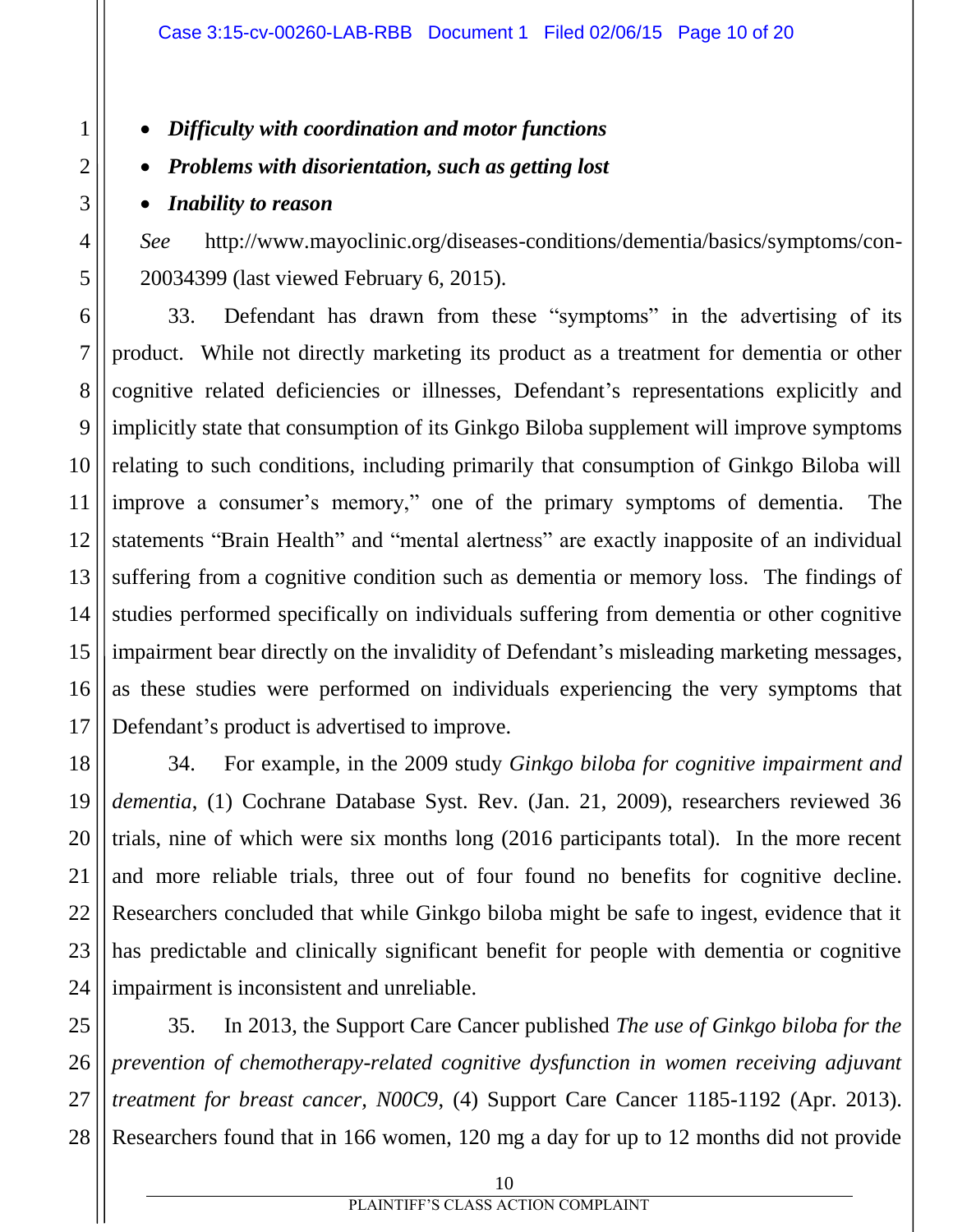any evidence that Ginkgo biloba can help prevent cognitive changes from chemotherapy.

36. In 2014, the authors of *Substances used and prevalence rates of pharmacological cognitive enhancement among healthy subjects*, 264 Suppl 1, Eur. Arch Psychiatry Clin. Neurosci. 83-90 (Nov. 2014) studied 176 participants who ingested 120 mg daily of Ginkgo biloba over a six-month period. The results indicated that there was no evidence that an average dose of Ginkgo biloba extract created any benefit in mild to moderate dementia.

37. To date, although there are some studies that purport to claim that the ingestion of Ginkgo biloba can provide cognitive health benefits, those studies suffer severe, unmitigated scientific deficiencies, including utilizing a scientifically unreliable sample size, not utilizing scientifically sound testing procedures, and suffering from publication bias, i.e. the funding, publication or sponsorship of the study was provided by a party who stood to benefit from a positive finding. Or, alternatively, the studies used a larger supplementation of Ginkgo biloba extract than that provided by Defendant's suggested or recommended consumption. Plaintiff's allegations are based upon scientifically valid studies, published in independent, reputable scientific journals which conclusively demonstrate that the Ginkgo Biloba supplement does not provide the benefits advertised by Defendant, and may even cause harm to consumers.

38. As a result, Plaintiff and the Class members have been damaged by their purchases of the Ginkgo Biloba product and have been deceived into purchasing a Product that they believed, based on Defendant's representations, provided cognitive health benefits and overall brain functioning support when, in fact, it did not.

39. Defendant has reaped enormous profits from its false marketing and sale of the Ginkgo Biloba product.

## **Nature's Finest Gingko Biloba Is a Misbranded Dietary Supplement**

36. Pursuant to Title 21 of the Code of Federal Regulations, Part 101.4 (21 CFR § 101.4) all dietary supplement products shall list there ingredients "by common or usual name in descending order of predominance by weight on either the principal display panel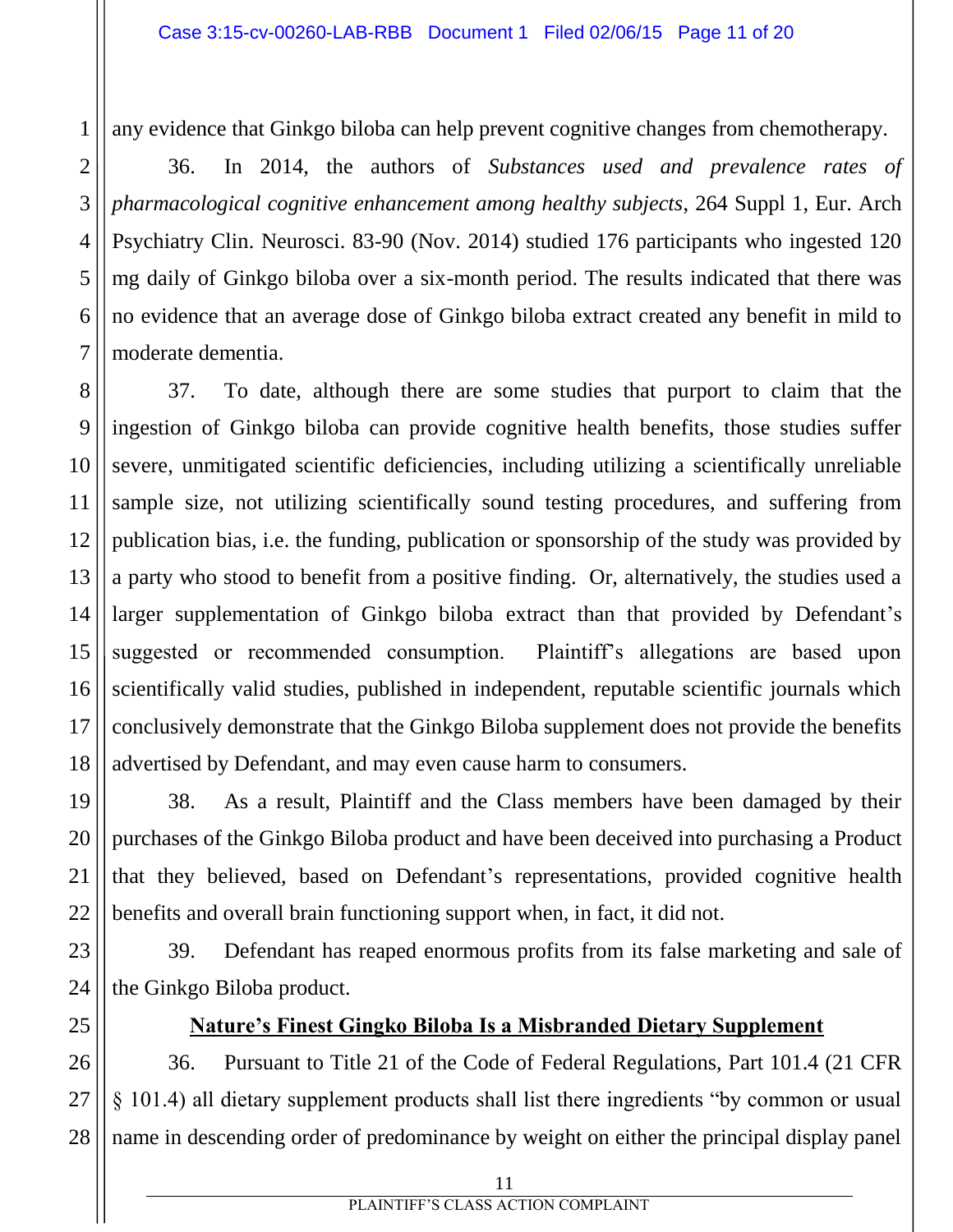or information panel…"

37. The Finest Nutrition Gingko Biloba product violates 21 CFR § 101.4 because it lists Gingko biloba as an ingredient in the product when there is actually no Gingko biloba in the product whatsoever. The Finest Nutrition Gingko Biloba product further violates 21 CFR § 101.4 because it contains undisclosed ingredients such as oryza.

39. California Health and Safety Code, Division 104, Part 5, contains the Sherman, Food, Drug, and Cosmetic Law ("Sherman Law," located at Cal. Heath & Safety Code §§ 109875-111915). The Sherman Law imposes identical requirements to the federal FDCA.

40. The Sherman Law is explicitly authorized by the FDCA. 21 U.S.C. § 343-1.

12 13 41. Plaintiff and the members of the Class would not have purchased the Product if it were known to them that the Product is misbranded pursuant to FDA and California regulations.

14

15

16

17

18

19

20

21

22

23

24

25

26

 $\overline{a}$ 

27

1

2

3

4

5

6

7

8

9

10

11

# **CLASS DEFINITION AND ALLEGATIONS**

40. Plaintiff brings this action on behalf of herself and all other similarly situated Class members pursuant to Rules  $23(a)$ ,  $(b)(2)$  and  $(b)(3)$  of the Federal Rules of Civil Procedure and seeks certification of the following Class against Defendant:

## **Multi-State Class Action**

All consumers who purchased the Ginkgo Biloba product in the state of California and states with similar laws, within the applicable statute of limitations, for personal use until the date approache statute of  $\prod$ 

Excluded from this Class is Defendant and its officers, directors and employees, and those who purchased the Ginkgo Biloba product for the purpose of resale.

41. *Numerosity*. The members of the Class are so numerous that joinder of all members of the Class is impracticable. Plaintiff is informed and believes that the

 $1$  Plaintiff preliminarily avers that the other states with similar consumer fraud laws under the facts of this case include, but are not limited to: Arkansas, Colorado, Connecticut, Delaware, District of Columbia, Florida, Hawaii, Idaho, Illinois, Maine, Massachusetts, Michigan, Minnesota, Missouri, Montana, Nebraska, Nevada, New

<sup>28</sup> Hampshire, New Jersey, New Mexico, New York, North Dakota, Oklahoma, Oregon, Rhode Island, South Dakota, Texas, Virginia, Washington, West Virginia and Wisconsin, (Collectively, the "Multi-State Class").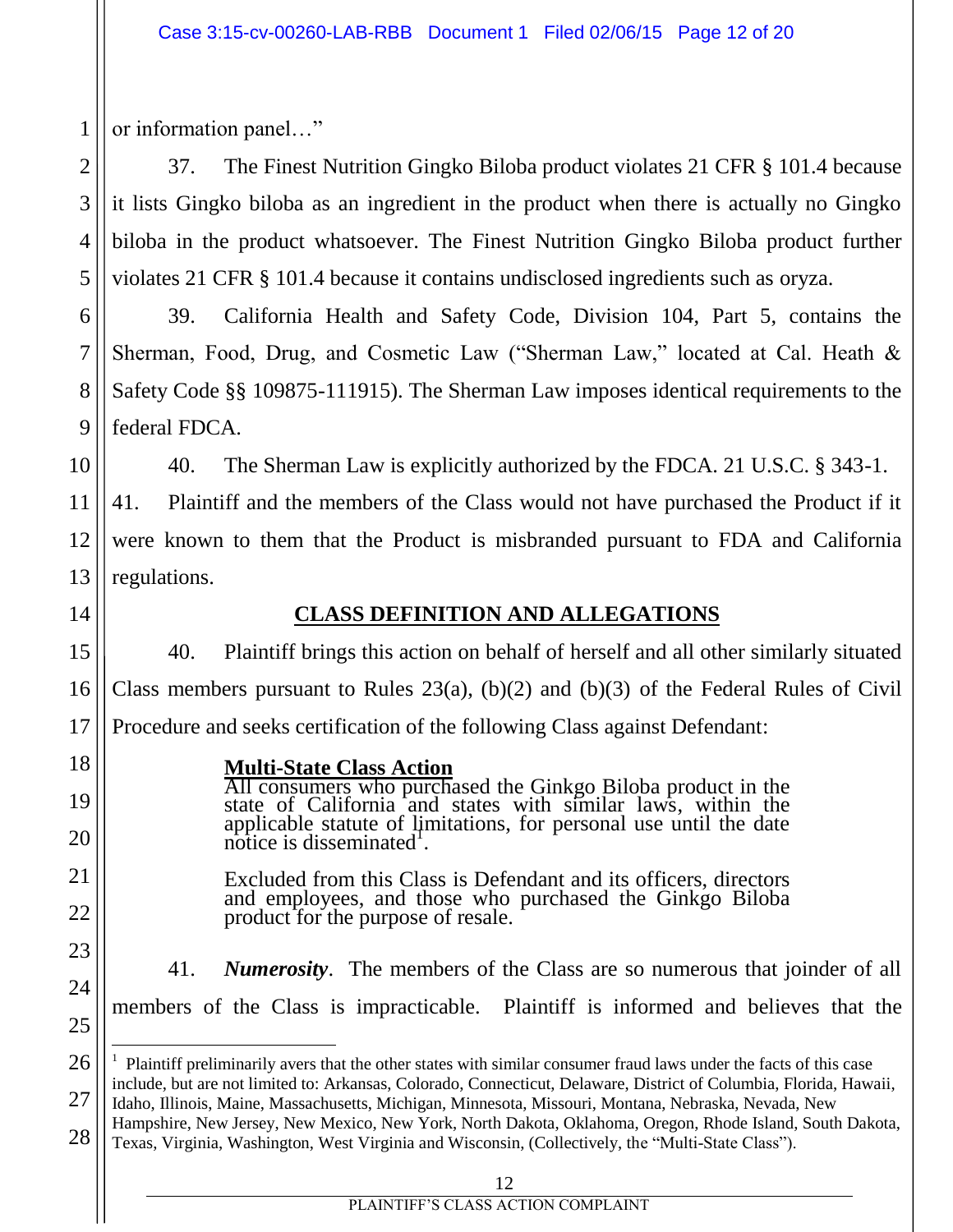1 2 3 proposed Class contains thousands of purchasers of the Ginkgo Biloba product who have been damaged by Defendant's conduct as alleged herein. The precise number of Class members is unknown to Plaintiff.

42. *Existence and Predominance of Common Questions of Law and Fact***.** This action involves common questions of law and fact, which predominate over any questions affecting individual Class members. These common legal and factual questions include, but are not limited to, the following:

8 9 (a) whether the claims discussed above are true, or are misleading, or objectively reasonably likely to deceive;

10

11

4

5

6

7

(b) whether Defendant's alleged conduct violates public policy;

(c) whether the alleged conduct constitutes violations of the laws

12 asserted;

13

(d) whether Defendant engaged in false or misleading advertising;

14 15 (e) whether Plaintiff and Class members have sustained monetary loss and the proper measure of that loss; and

16 17 (f) whether Plaintiff and Class members are entitled to other appropriate remedies, including corrective advertising and injunctive relief.

18 19 20 21 22 23 43. *Typicality*. Plaintiff's claims are typical of the claims of the members of the Class because, *inter alia*, all Class members were injured through the uniform misconduct described above and were subject to Defendant's deceptive cognitive health benefit claims that accompanied each and every Ginkgo Biloba product Defendant sold. Plaintiff is advancing the same claims and legal theories on behalf of herself and all members of the Class.

24 44. *Adequacy of Representation*. Plaintiff will fairly and adequately protect the interests of the members of the Class. Plaintiff has retained counsel experienced in complex consumer class action litigation, and Plaintiff intends to prosecute this action vigorously. Plaintiff has no adverse or antagonistic interests to those of the Class.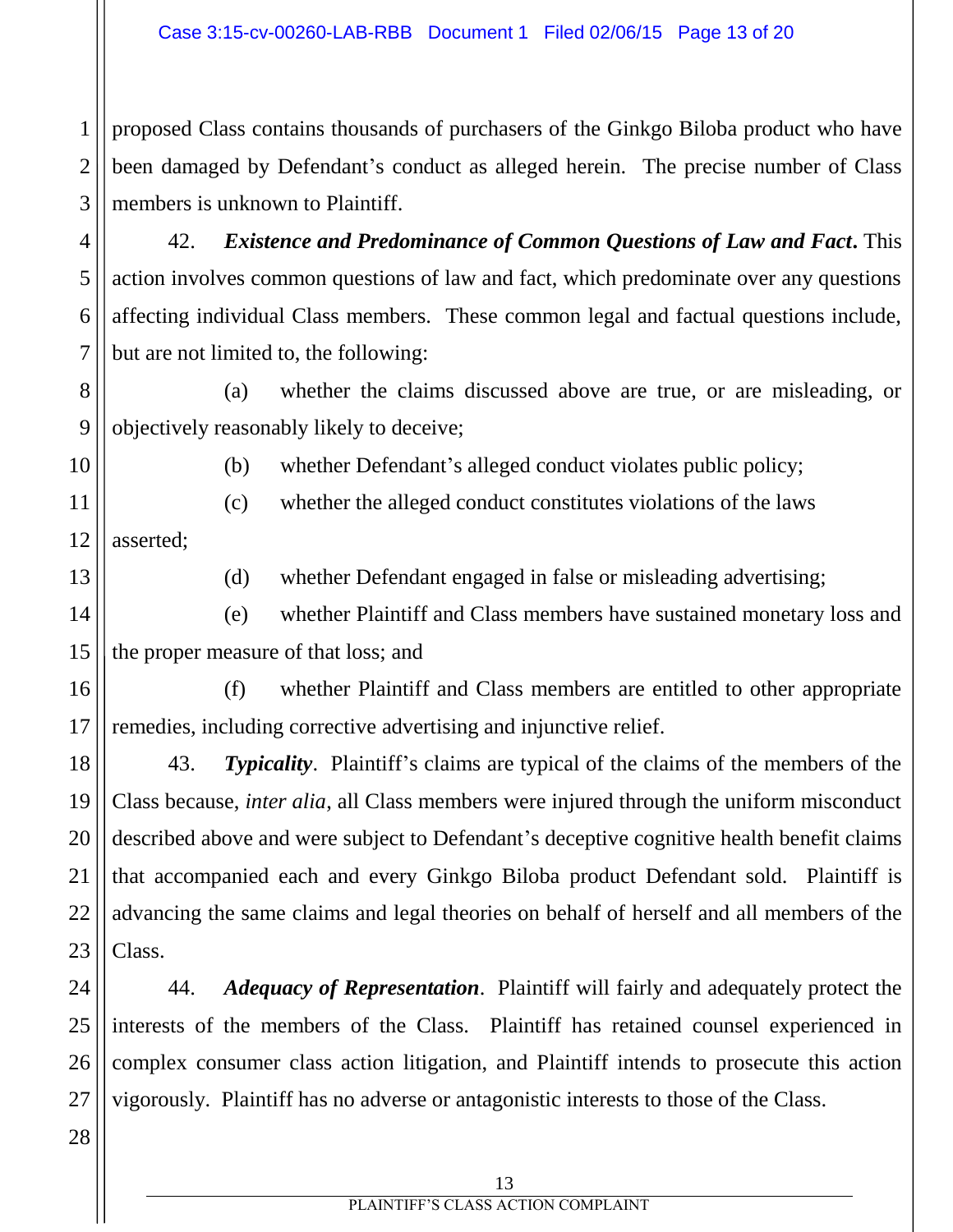45. *Superiority*. A class action is superior to all other available means for the fair and efficient adjudication of this controversy. The damages or other financial detriment suffered by individual Class members is relatively small compared to the burden and expense that would be entailed by individual litigation of their claims against Defendant. It would thus be virtually impossible for Plaintiff and Class members, on an individual basis, to obtain effective redress for the wrongs done to them. Furthermore, even if Class members could afford such individualized litigation, the court system could not. Individualized litigation would create the danger of inconsistent or contradictory judgments arising from the same set of facts. Individualized litigation would also increase the delay and expense to all parties and the court system from the issues raised by this action. By contrast, the class action device provides the benefits of adjudication of these issues in a single proceeding, economies of scale, and comprehensive supervision by a single court, and presents no unusual management difficulties under the circumstances here.

46. The Class also may be certified because Defendant has acted or refused to act on grounds generally applicable to the Class, thereby making appropriate final declaratory and/or injunctive relief with respect to the members of the Class as a whole.

47. Plaintiff seeks preliminary and permanent injunctive and equitable relief on behalf of the entire Class, on grounds generally applicable to the entire Class, to enjoin and prevent Defendant from engaging in the acts described, and requiring Defendant to provide full restitution to Plaintiff and Class members.

48. Unless a Class is certified, Defendant will retain monies received as a result of its conduct that were taken from Plaintiff and Class members. Unless a Class-wide injunction is issued, Defendant will continue to commit the violations alleged, and the members of the Class and the general public will continue to be misled.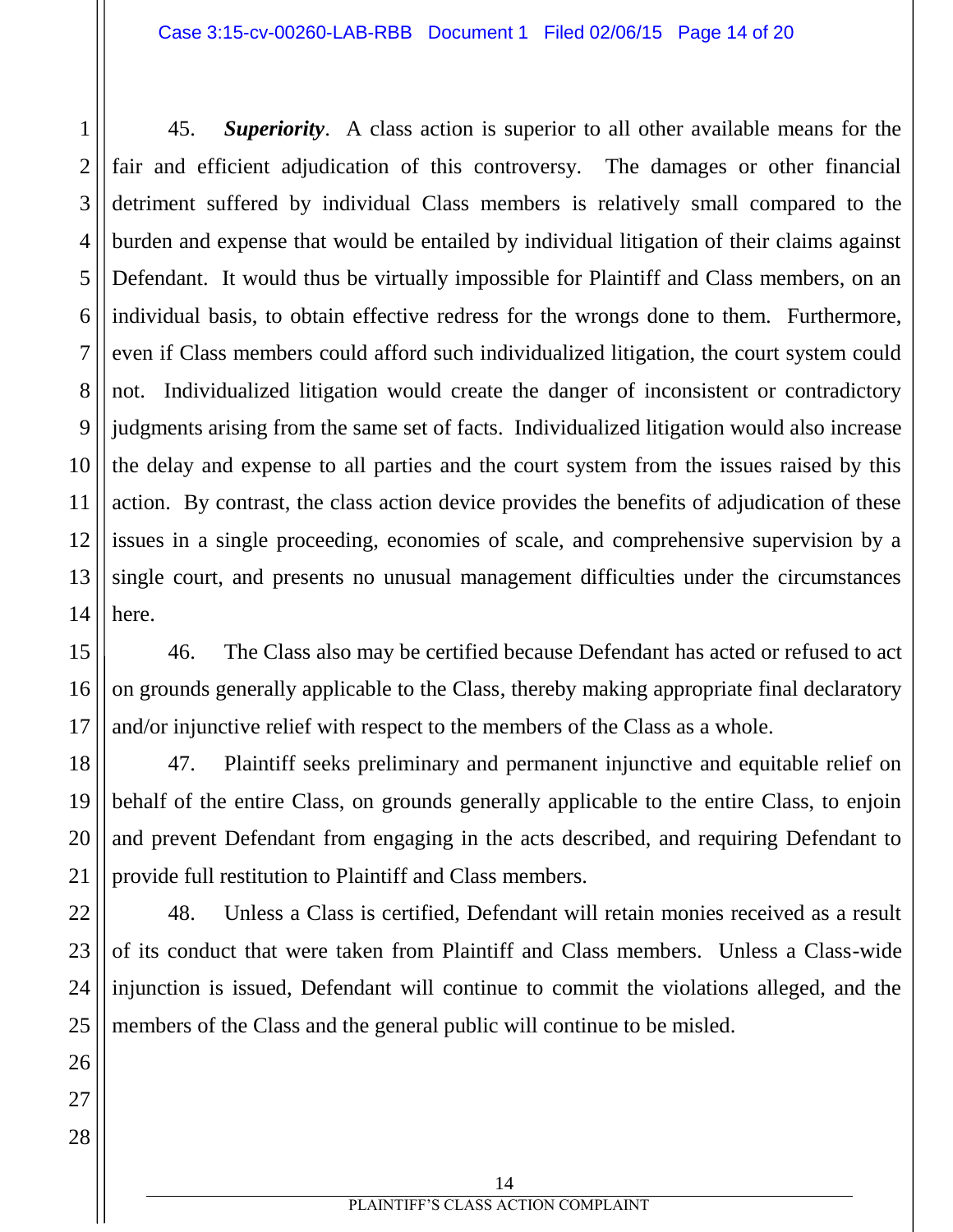## **COUNT I**

## **Violation of Business & Professions Code §17200,** *et seq.*

49. Plaintiff repeats and re-alleges the allegations contained in the Paragraphs above, as if fully set forth herein.

50. Plaintiff brings this claim on behalf of herself and on behalf of the Class. As alleged herein, Plaintiff has suffered injury in fact and lost money or property as a result of Defendant's conduct because she purchased the Ginkgo Biloba product in reliance on Defendant's cognitive health benefit claims, including *inter alia*, that the Ginkgo Biloba product:

1

2

3

4

5

6

7

8

9

10

- Provides "brain and circulatory health";
- "Supports memory and mental function"; and
- [N]aturally supports: mental alertness and memory as well as peripheral circulation";

51. Plaintiff did not receive a product that provided any increased cognitive health benefits at all, but rather received an adulterated product that does not contain any Gingko Biloba.

52. The Unfair Competition Law, Business & Professions Code §17200, et seq. ("UCL"), and similar laws in other states, prohibit any "unlawful," "fraudulent" or "unfair" business act or practice and any false or misleading advertising. In the course of conducting business, Defendant committed unlawful business practices by, *inter alia*, making the above referenced claims and as alleged throughout herein (which also constitutes advertising within the meaning of §17200) and omissions of material facts related to the numerous scientific studies which demonstrate no cognitive health benefits derived from the consumption of the ingredients present in the Ginkgo Biloba product, and violating Civil Code §§1572, 1573, 1709, 1711, 1770 and Business & Professions Code §§17200, et seq., 17500, et seq., and the common law.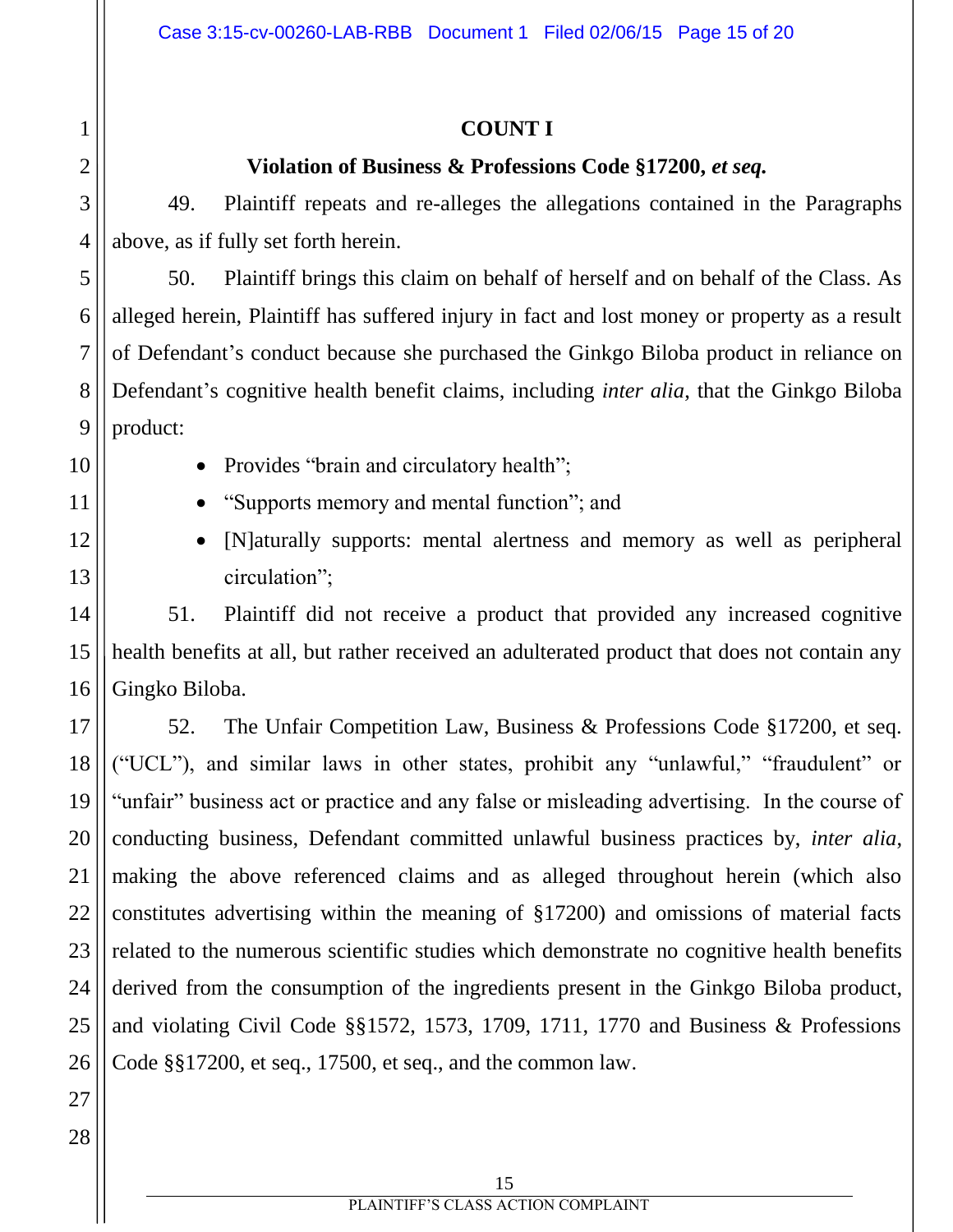Case 3:15-cv-00260-LAB-RBB Document 1 Filed 02/06/15 Page 16 of 20

53. Moreover, Defendant's conduct is further unlawful because it violates 21 CFR § 101.4 and the California Sherman Law Cal. Heath & Safety Code §§ 109875- 111915

54. Plaintiff and the Class reserve the right to allege other violations of law, which constitute other unlawful business acts or practices. Such conduct is ongoing and continues to this date.

55. Defendant's actions also constitute "unfair" business acts or practices because, as alleged above, *inter alia*, Defendant engaged in false advertising, misrepresented and omitted material facts regarding the Ginkgo Biloba product, thereby offending an established public policy, and engaged in immoral, unethical, oppressive, and unscrupulous activities that are substantially injurious to consumers.

56. As stated in this Complaint, Plaintiff alleges violations of consumer protection, unfair competition and truth in advertising laws in California and other states, resulting in harm to consumers. Defendant's acts and omissions also violate and offend the public policy against engaging in false and misleading advertising, unfair competition and deceptive conduct towards consumers. This conduct constitutes violations of the unfair prong of Business & Professions Code §17200, et seq.

57. There were reasonably available alternatives to further Defendant's legitimate business interests, other than the conduct described herein.

58. Business & Professions Code §17200, et seq. also prohibits any "fraudulent business act or practice."

59. Defendant's actions, claims, nondisclosures and misleading statements, as more fully set forth above, were also false, misleading and/or likely to deceive the consuming public within the meaning of Business & Professions Code §17200, et seq.

60. Plaintiff and other members of the Class have in fact been deceived as a result of their reliance on Defendant's material representations and omissions, which are described above. This reliance has caused harm to Plaintiff and other members of the Class who each purchased the Ginkgo Biloba product. Plaintiff and the other Class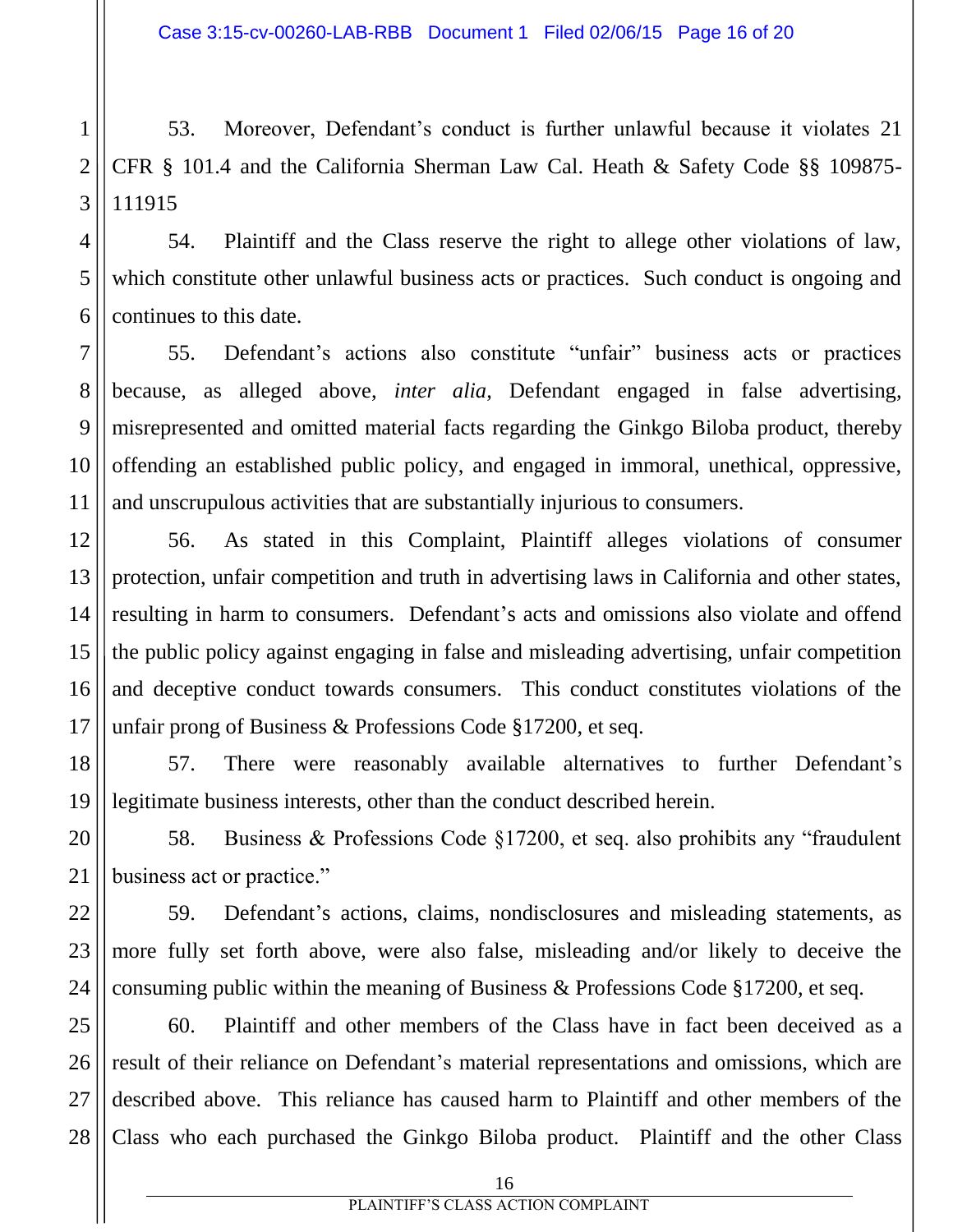1 2 members have suffered injury in fact and lost money as a result of these unlawful, unfair, and fraudulent practices.

3 4 61. As a result of its deception, Defendant has been able to reap unjust revenue and profit.

62. Unless restrained and enjoined, Defendant will continue to engage in the above-described conduct. Accordingly, injunctive relief is appropriate.

63. Plaintiff, on behalf of herself, all others similarly situated, and the general public, seeks restitution and disgorgement of all money obtained from Plaintiff and the members of the Class collected as a result of unfair competition, an injunction prohibiting Defendant from continuing such practices, corrective advertising, and all other relief this Court deems appropriate, consistent with Business & Professions Code §17203.

#### **COUNT II Violations of the Consumers Legal Remedies Act – Civil Code §1750** *et seq.*

64. Plaintiff repeats and re-alleges the allegations contained in the Paragraphs above, as if fully set forth herein.

65. Plaintiff brings this claim individually and on behalf of the Class.

66. This cause of action is brought pursuant to the Consumers Legal Remedies Act, California Civil Code §1750, et seq. (the "Act") and similar laws in other states. Plaintiff is a "consumer" as defined by California Civil Code §1761(d). The Ginkgo Biloba product is a "good" within the meaning of the Act.

67. Defendant violated and continues to violate the Act by engaging in the following practices proscribed by California Civil Code §1770(a) in transactions with Plaintiff and the Class which were intended to result in, and did result in, the sale of the Ginkgo Biloba products:

(5) Representing that [the Product] has . . . approval, characteristics, . . . uses [and] benefits . . . which [it does] not have . . . .

\* \* \*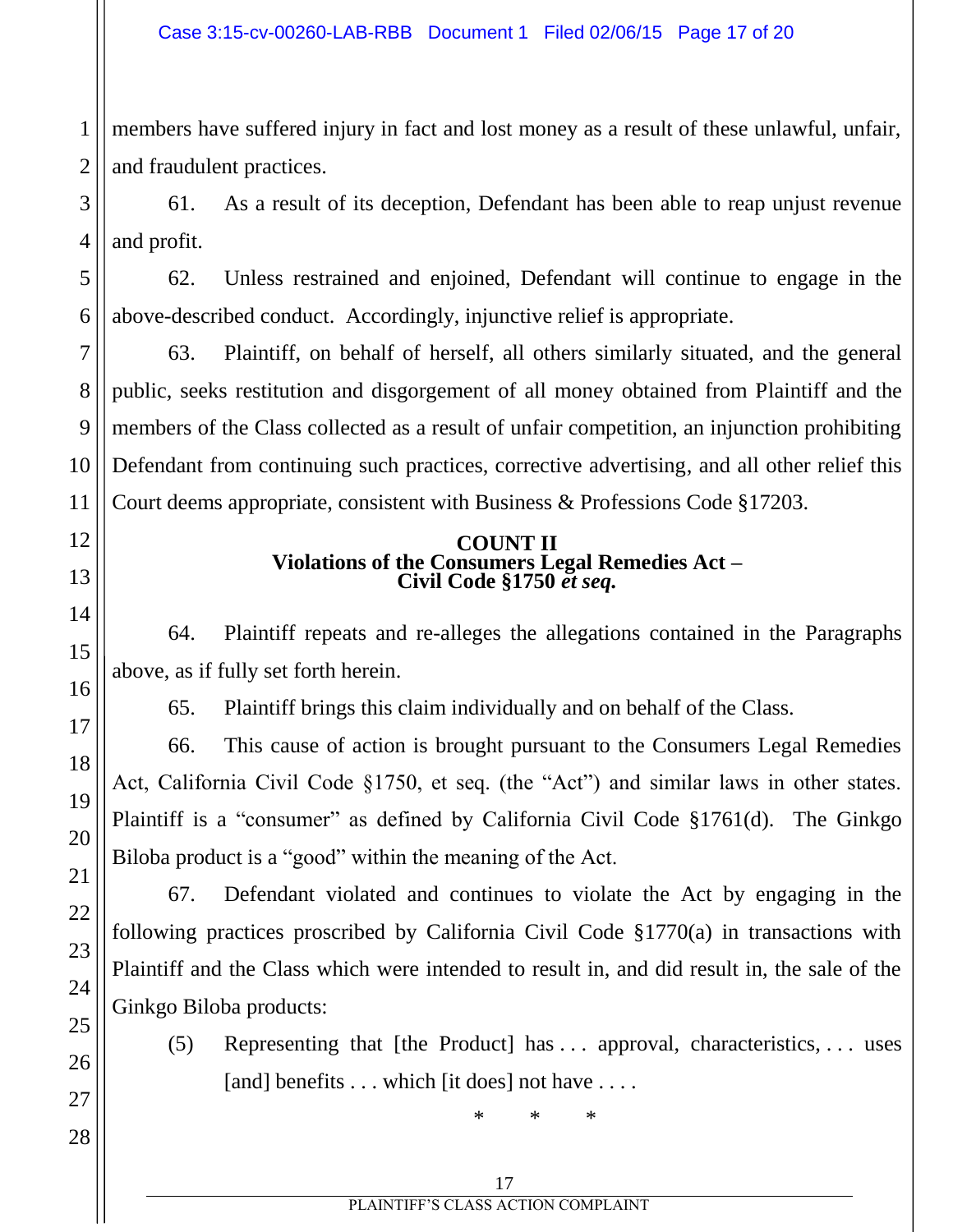- (7) Representing that [the Product] is of a particular standard, quality or grade . . . if [it is] of another.
	- \* \* \*
- (9) Advertising goods . . . with intent not to sell them as advertised.

\* \* \*

(16) Representing that [the Product has] been supplied in accordance with a previous representation when [it has] not.

68. Defendant violated the Act by representing and failing to disclose material facts on the Ginkgo Biloba labeling and packaging and associated advertising, as described above, when it knew, or should have known, that the representations were false and misleading and that the omissions were of material facts it was obligated to disclose.

69. Pursuant to §1782(d) of the Act, Plaintiff and the Class seek a court order enjoining the above-described wrongful acts and for attorney's fees and costs as allowed by statute. Plaintiff is not seeking damages for her CLRA cause of action at this time.

#### **COUNT III Violations of the False Advertising Law – Cal. Bus. & Prof. Code § 17500** *et seq.*

70. Plaintiff realleges and incorporates the allegations elsewhere in the Complaint as set forth in full herein.

71. In violation of California Business and Professional Code § 17500 *et seq*., the advertisements, labeling, policies, acts, and practices described herein were designed to, and did, result in the purchase and use of Finest Nutrition Gingko Biloba product.

72. Defendant knew and reasonably should have known that the labels on Defendant's Products were untrue and/or misleading.

73. Defendant profited from its sales of the falsely and deceptively advertised Product to unwary consumers.

1

2

3

4

5

6

7

8

9

10

11

12

13

14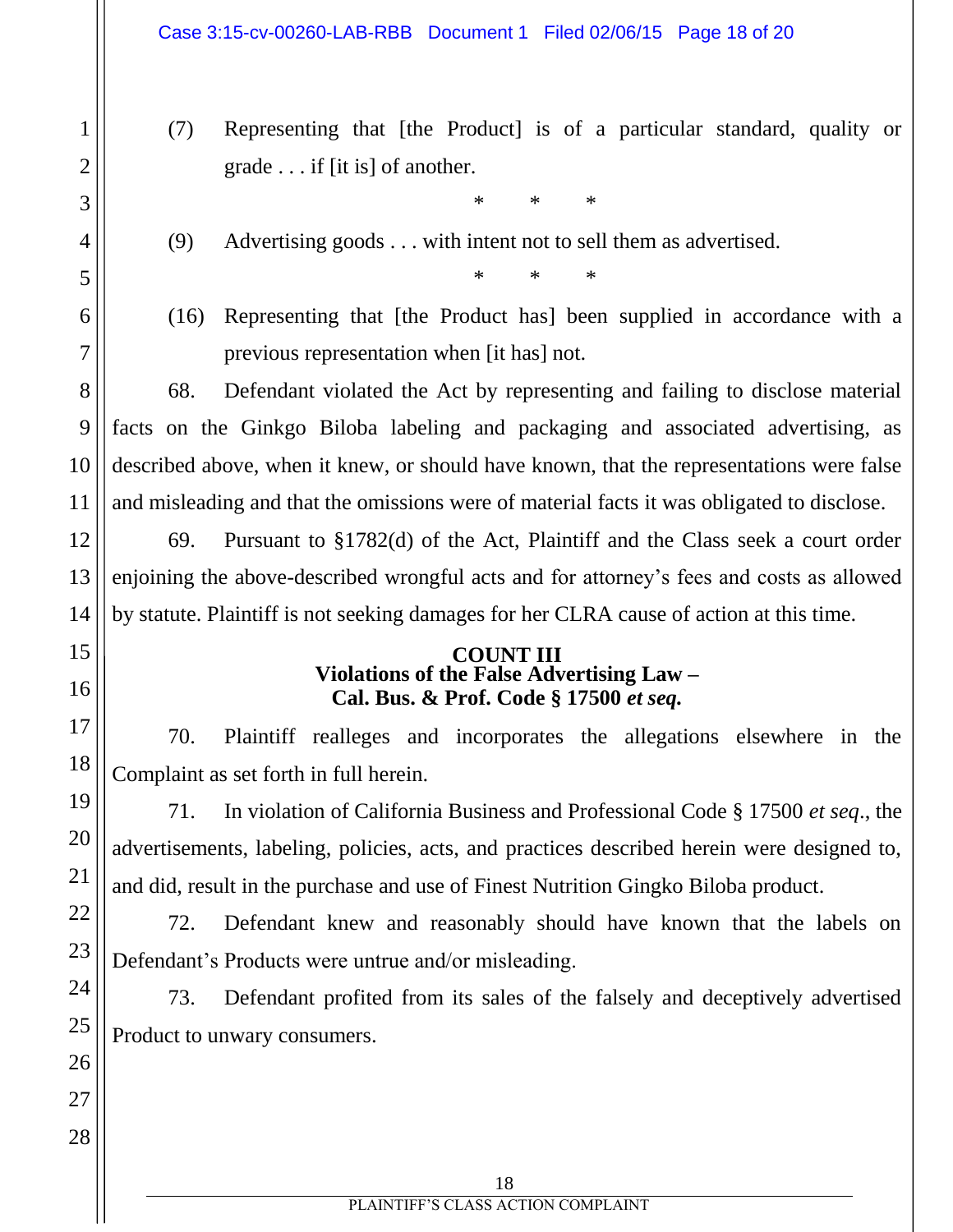74. As a result, Plaintiff, the Class, and the general public are entitled to injunctive and equitable relief, restitution, and an order for the disgorgement of the funds by which Defendants were unjustly enriched.

#### **PRAYER FOR RELIEF**

Wherefore, Plaintiff prays for a judgment:

A. Certifying the Class as requested herein;

B. For her UCL and FAL claims, awarding restitution and disgorgement of Defendant's revenues to Plaintiff and the proposed Class members;

C. Awarding declaratory and injunctive relief as permitted by law or equity, including: enjoining Defendant from continuing the unlawful practices as set forth herein, and directing Defendant to identify, with Court supervision, victims of its conduct and pay them all money it is required to pay;

D. Ordering Defendant to engage in a corrective advertising campaign;

E. Awarding attorneys' fees and costs as allowed by statute;

F. Providing such further relief as may be just and proper.

## **DEMAND FOR JURY TRIAL**

Plaintiff hereby demands a trial of her claims by jury to the extent authorized by law.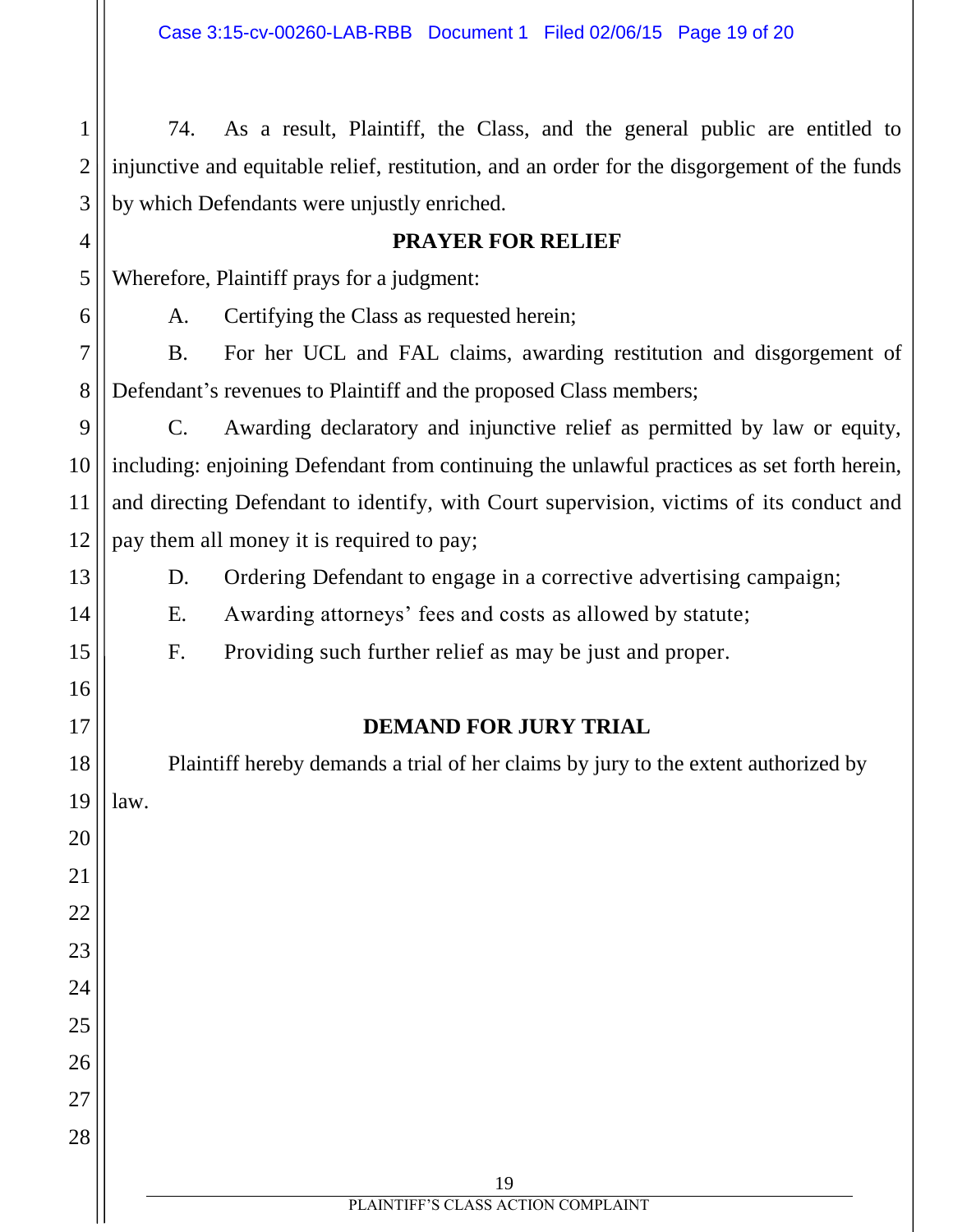#### Case 3:15-cv-00260-LAB-RBB Document 1 Filed 02/06/15 Page 20 of 20

Dated: February 6, 2015

1

2

3

4

5

6

7

8

9

10

11

12

13

14

15

16

17

18

19

20

21

22

23

24

25

26

27

28

#### **CARPENTER LAW GROUP**

By: */s/ Todd D. Carpenter*

Todd D. Carpenter (CA 234464) 402 West Broadway, 29th Floor San Diego, California 92101 Telephone: 619.756.6994 Facsimile: 619.756.6991 todd@carpenterlawyers.com

#### **LAW OFFICES OF RONALD A. MARRON, APLC**

By:/s/ *Ronald A. Marron* RONALD A. MARRON *ron@consumersadvocates.com* SKYE RESENDES *skye@consumersadvocates.com* 651 Arroyo Drive San Diego, CA 92103 Phone: (619) 696-9006 Fax: (619) 564-6665

#### *Attorneys for Plaintiff and the Proposed Class*